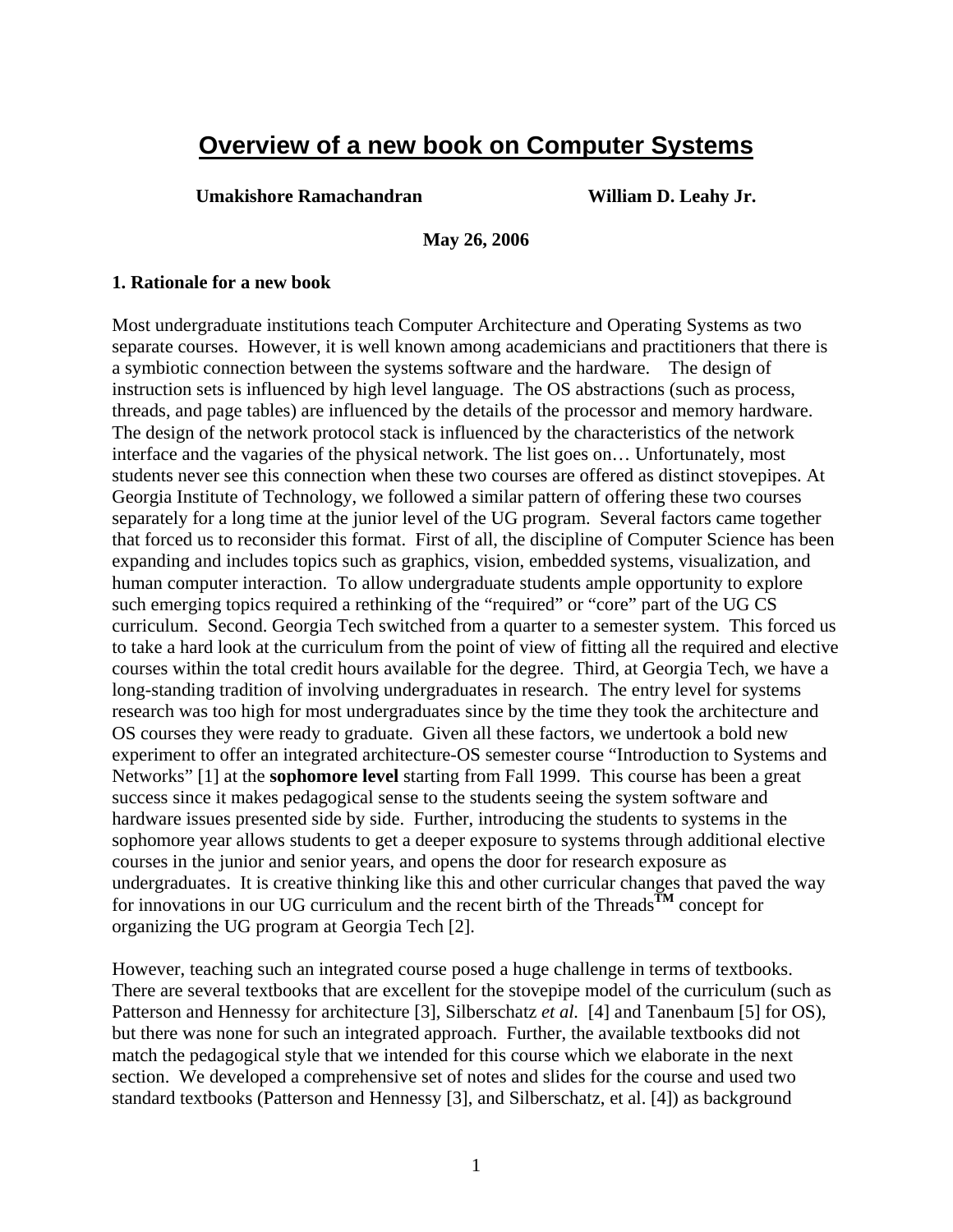reference material for the students to supplement the course material. We taught the course in this way since Fall of 1999 to Fall of 2004. Finally in the Spring of 2005, we decided to write a book since (a) the students continually communicated to us a need for a textbook that matched the style and contents of our course, (b) there was no book that met the requirements for such a course, and (c) we got sufficient feedback from several of our colleagues from peer institutions that endorsed the need for such a book. The working title for our new book is: **"Computer Systems: An Integrated Approach to Architecture and Operating Systems,"** to stress the vision behind this project.

## **2. Overview of the book and pedagogical style**

There is an excitement when you talk to high school students about computers. There is a sense of mystery as to what is "inside the box" that makes the computer do such cool things as play video games with cool graphics, play music be it rap or symphony, sending instant messages to friends, and so on. The purpose behind this textbook is to take a journey together to unravel the mystery of what is "inside the box." The book takes the viewpoint that what makes the box interesting is not just the hardware but also how the hardware and software work in tandem to make it all happen. Therefore, the path we take in this book is to look at hardware and software together to see how one helps the other to make the box interesting and useful. We call this approach, "unraveling the box": basically look inside the box and understand how to design the key hardware elements (processor, memory, and peripheral controllers) and the OS abstractions needed to manage all the hardware resources inside a box including processor, memory, I/O and disk, multiple processors, and network.

To get a good understanding of what is going on inside the box we have to get a good handle on both the system software and the hardware architecture. This is the intent of this textbook.

Correspondingly, the book is divided into five parts:

- processor and software concepts related to processor (Chapters 2, 3, 5, 6, and 7)
- memory systems and software concepts related to memory systems (Chapters 8 and 9)
- I/O subsystems and software concepts related to devices and device controllers (Chapters 4, 10, and 11)
- Parallel processors and software issues related to concurrent programming (Chapter 12)
- Network connectivity and software issues related to network protocols (Chapter 13)

The hardware and software issues for each of the above five units is treated concomitantly in this textbook.

Another distinguishing feature of the book is the set of online resources. Due to the fact that this book was born out of teaching the course for the last seven years as a required course for all CS majors (3 offerings in each calendar year), there is a significant collection of online resources.

- 1. We have PowerPoint slides for all the topics covered in the book making preparation and transition (from other textbooks) easy for potential adopters of the book.
- 2. There is a significant project component that dovetails each of the five units that we enumerated above. We have detailed project descriptions of several iterations of these projects along with software modules (such as simulators) for specific aspects of the projects.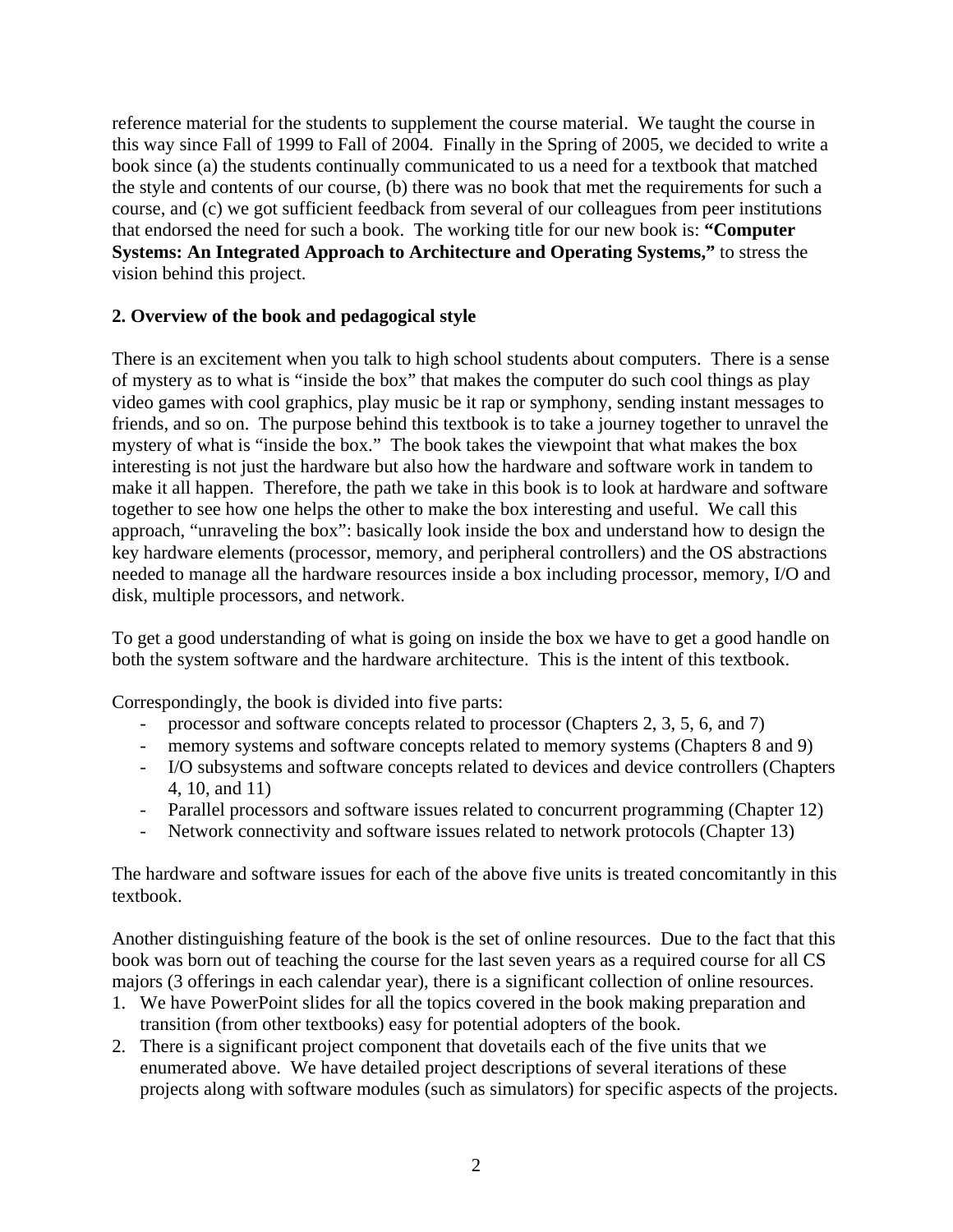3. We have problem sets and solution keys for the different units (some of the problems are included at the end of each chapter and others available online).

The pedagogical style taken in the book is one of "discovery" as opposed to "instruction" or "indoctrination." Further, the presentation of a topic is "top down" in the sense that the reader is first exposed to the problem we are trying to solve and then initiated into the solution approach. Take for example memory management (Chapter 8). We first start with the question "what is memory management?" Once the need for memory management is understood, then we start identifying software techniques for memory management and the corresponding hardware support needed. Thus the textbook almost takes a "story telling" approach to presenting concepts that students seem to love. Where appropriate, we have included worked out examples of problems in the different chapters to elucidate a point.

We have used the book (online version) for 5 consecutive semesters since Spring 2005. The feedback from the students has been uniformly positive. Here is a verbatim quote from a student:

*"I thought the book was a good read. Not due to the fact that it's required and that I'm currently taking the course. Never being exposed to any of these low level ideas ever gave me a fairly good perspective on how well the book was at conveying these complex ideas. I'm reading "Understanding the Linux Kernel" as well right now and after reading the first 10 chapters of the CS2200 book everything started to make sense which is a good sign about the book itself. After reading this book I feel confident in my ability to access architecture design issues on a general basis…"* 

## **3. Intended audience and suggested use of the book**

The book is intended as a first course in systems for students, preferably in the sophomore year of the undergraduate program. This is the way we have used it at Georgia Tech for the past seven years as a required course for all CS majors, where students coming into this course have had a pre-requisite course that deals with logic design and C programming (currently taught using the book by Patt and Patel [6]).

Where does such a course fit into the continuum of CS curriculum? Students coming into this course should have a good understanding of data structures, structured programming, and basic logic design. Most CS programs around the country give this exposure to students in the first two or three semesters of the UG program. Thus this course would ideally fit in the second semester of the sophomore year.

How many credit hours should be devoted to this course? To cover the material in this book in one course would require about 45 lecture hours (which usually translates to 3 credit hours in a semester system). In addition, since projects make up a significant part of the learning experience, at least 60-90 hours of unsupervised lab time should be dedicated by a student for this course. Thus a course structured around this textbook may account for 4 credit hours in a semester system or 5 credit hours in a quarter system.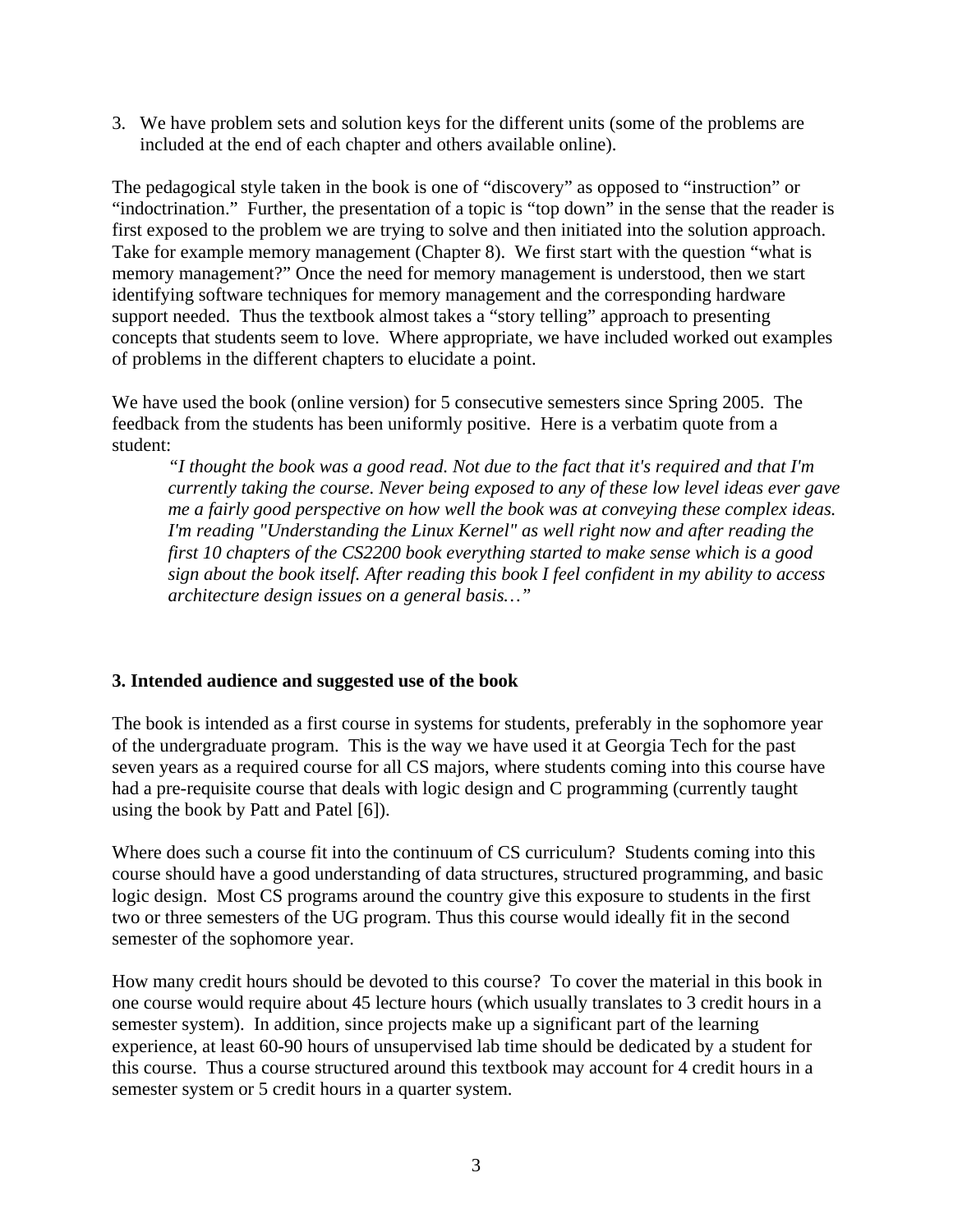What follows this course? This book (and therefore a course structured around this book) is intended to give a broad exposure to all the elements of a computer system: architecture, operating system, and networking. Thus this course will serve as an entry point for students interested in seriously pursuing deeper systems topics. For example, in our CS curriculum, students specializing in systems go on to take as electives "Advanced Computer Architecture" course using the textbook by Hennessy and Patterson (Computer Architecture: A Quantitative Approach [7]), and "Advanced Operating Systems" course using Tanenbaum's textbook (Modern Operating Systems [8]). For students not specializing in systems this course also gives the necessary and sufficient exposure to "core" systems issues allowing them to pursue other areas of specialization (such as theory, graphics, and AI).

Is it possible to use this textbook in a conventional CS curriculum where the students are taught computer architecture and operating systems as separate courses? While this is not the intended use for the book, it can be used for a computer architecture course by simply dropping the system software and networking chapters (Chapters 7, 11, 13, and parts of Chapter 8 and 12). Perhaps this may be used as a transition strategy while moving towards a curriculum change that presents the hardware and software topics in an integrated fashion. It may be a little harder but not impossible to use this book for a standalone OS course. Many of the system software issues (such as scheduling and memory management) refer to the LC-2200 machine model developed in Chapter 2 (Section 2.18). Coverage of this machine model is important to discuss the OS issues; other than this section, the purely architecture oriented chapters (Chapters 2, 3, 5, 6, and 9) may be dropped for a standalone OS course. However, it should be noted that since the book is meant for an introductory course, certain topics (such as deadlocks) are not covered in the book at all and would need to be supplemented if the book is to be used for a standalone OS course.

#### **4. Comparison to other books in this area**

There are excellent textbooks in computer architecture (Hennessy and Patterson [3, 7], Tanenbaum [9], and Stallings [10] to name a few). Similarly, there are excellent textbooks in Operating Systems (such as Silberschatz, et al. [4], and Tanenbaum [5, 8]). Unfortunately, for reasons mentioned in Section 1, none of these textbooks serve the vision behind the proposed textbook, namely, presenting architecture and OS topics in a complementary and integrated manner.

The textbook that comes closest in spirit to our proposed textbook is "Computer Systems: A programmers' perspective," by Bryant and O'Hallaron [11]. This is a truly one of a kind book that is intended to help programmers understand the salient features of the "box" from the point of view of developing correct and performance conscious software. Thus the focus of that book is intentionally on application software and the pitfalls in software development that does not account for system effects. The authors (Bryant and O'Hallaron) cover a number of esoteric topics not usually found in a single textbook (divided into three parts: program structure and execution; running programs on a system; and interaction and communication between programs). As the authors state in the preface, "If you study and learn the concepts in this book,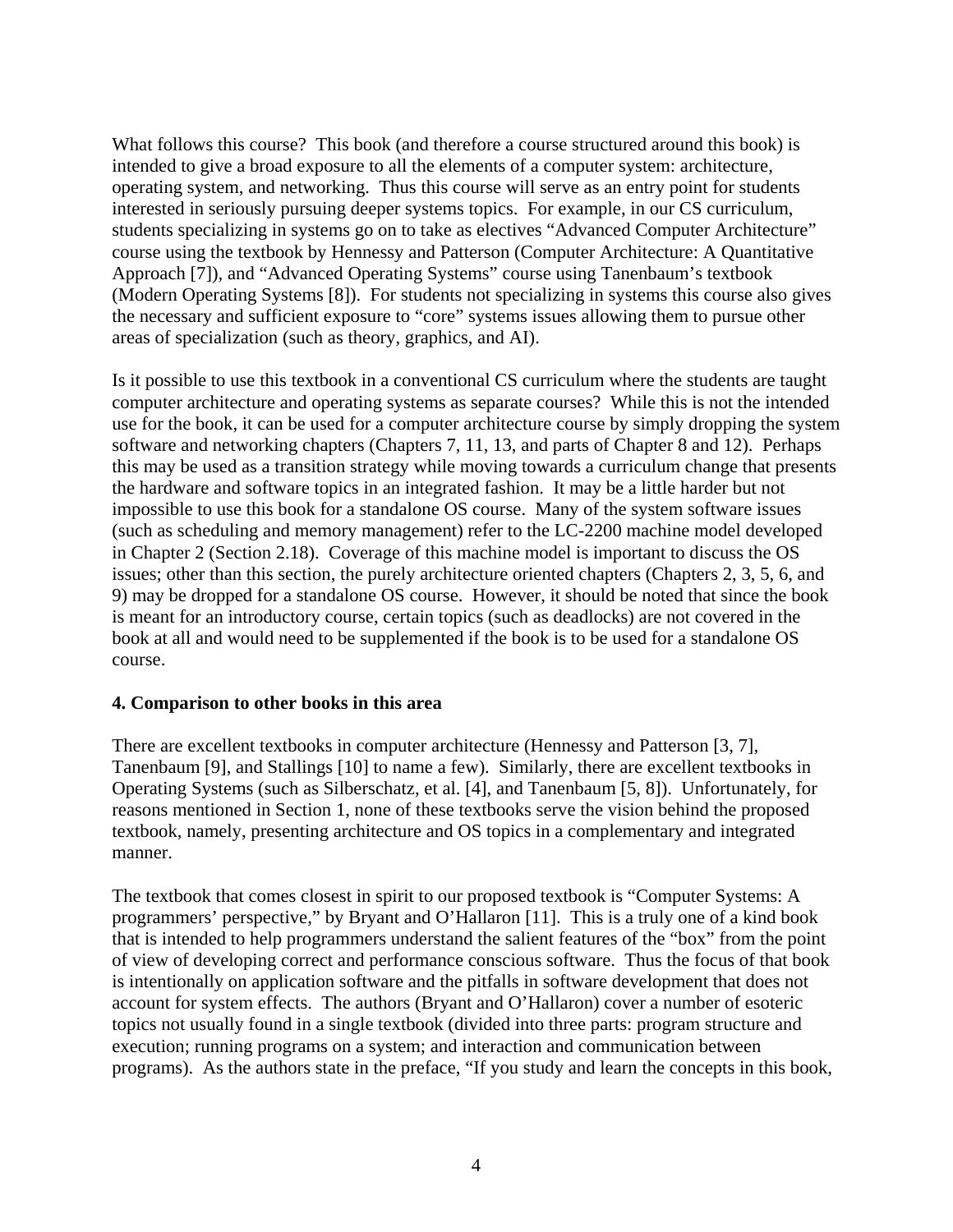you will be on your way to becoming the rare 'power programmer' who knows how things work and how to fix them when they break."

On the other hand, our book introduces the fundamental principles of computing systems focusing on the inter-relationship between machine hardware and system software. Starry-eyed sophomores are the intended audience, who want to learn how the computer works and not yet ready to create sophisticated application software. Thus we do not deal with issues relating to creating efficient application software. A course for creating efficient software can be a follow on to an introductory course based on our textbook.

## **5. Chapter by chapter synopsis**

Chapter 1 introduces the basic philosophy of the book using a motivating example of playing a multi-person video game. Using this example, we walk the reader through what happens inside the "box" from the time the user clicks the mouse to the time something blows up on the screen! This journey brings to the forefront the interplay between the system software and the hardware and serves as a springboard to launch into the rest of the book.

Chapter 2 deals with processor architecture. The sections are organized to answer questions such as "how do we design an instruction set?" "Where do we keep the operands?" and "How do high level language abstractions map to machine hardware elements?" We incrementally develop the instruction set and the addressing modes through the chapter, and conclude with a simple instruction-set for a machine model (which we call LC-2200 and used as a baseline in the rest of the book).

Chapter 3 deals with datapath and control. After introducing some key hardware concepts, we quickly launch into the design of the datapath and control unit of a processor. Using LC-2200 instruction set as the focal point, we develop the concepts presented in this chapter.

Chapter 4 deals with the different sources of discontinuities during program execution: interrupts, traps, and exceptions. The hardware support needed in the processor to support such discontinuities is discussed.

Chapter 5 presents the basic metrics for assessing processor performance. This chapter serves as a basis for introducing principles of pipelining in the subsequent chapter. The reader is introduced to the rudiments of pipelined processor design in Chapter 6. The problems in pipelined processor design and the solutions are presented in a deliberate manner so that every step we take in the presentation is well explained and there are no inexplicable surprises.

Now that the reader has been introduced to the design of the processor, Chapter 7 deals with the operating systems issue of managing the processor as a resource. In particular, we deal with topics such as data structures in the OS for managing the processor as a resource and the algorithms for scheduling on the processor.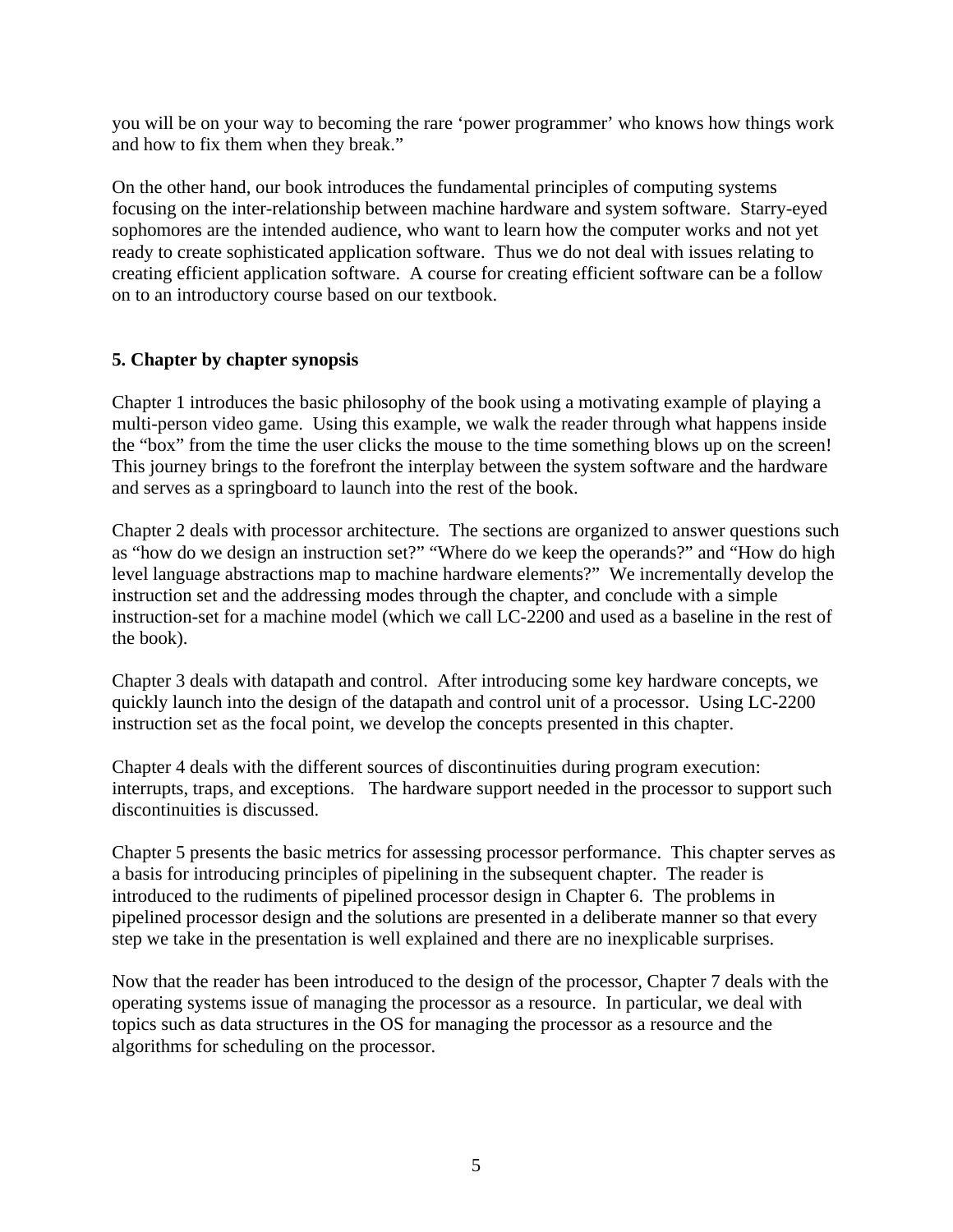Chapter 8 deals with the software and architecture aspects of the memory subsystem. We present the basic needs of memory management and build up to the modern-day demand paged virtual memory systems and the associated architectural assists (such as TLBs). The chapter covers OS issues such as page replacement policies, and the interaction between the processor scheduler and the memory manager. Chapter 9 introduces memory hierarchy. Armed with the knowledge of what it takes to keep a pipelined processor busy in the presence of demand paged virtual memory, the positioning of this chapter is intuitive to introduce the idea of caches, how they work, and how their design may interact with the operating system.

Chapter 10 turns to I/O covering topics such as programmed I/O and DMA and builds on the basics of program discontinuities that the reader already learned in Chapter 4. The basics of how to interface peripheral devices to the processor are presented in Chapter 10. Complementing this hardware topic is the issue of writing device drivers in system software. Since the hard-drive is the most important peripheral device in a box, special attention is paid in this chapter on understanding the disk drive and scheduling algorithms that is part of the device driver for a disk. Chapter 11 presents details of designing and implementing file systems as the system software abstraction for persistent hardware storage. Design choices in the OS for implementing a file system on the disk are discussed in this chapter.

Chapter 12 deals with multiprocessors and multithreading. The chapter starts with the question "Why multithreading?" and develops the concept, the operating system issues, and the corresponding hardware support for multithreading in modern processors.

Chapter 13 deals with networking: both the evolution of the hardware for connecting computers together as well as the protocols allowing them to talk to one another. The chapter discusses techniques in the protocol stack of the system software for circumventing network errors.

We finally conclude with Chapter 14 that brings all the inter-related topics together.

## **References**

- [1] CS2200: Introduction to Systems and Networks, [http://www-static.cc.gatech.edu/classes/AY2006/cs2200\\_spring/](http://www-static.cc.gatech.edu/classes/AY2006/cs2200_spring/)
- [2] Threads™ An Undergraduate Educational Program of The College of Computing at Georgia Tech, <http://www.cc.gatech.edu/content/view/692/144/>
- [3] D. A. Patterson and J. L. Hennessy, "Computer Organization & Design: The Hardware/Software Interface," Morgan Kaufmann Publishers.
- [4] A. Silberschatz, P. B. Galvin, and G. Gagne, "Operating Systems Concepts," John Wiley & Sons.
- [5] A. S. Tanenbaum and A. S. Woodhull, "Operating Systems: Design and Implementation," Prentice-Hall.
- [6] Y. N. Patt and S. J. Patel, "Introduction to Computing Systems: from bits  $\&$  gates to C  $\&$